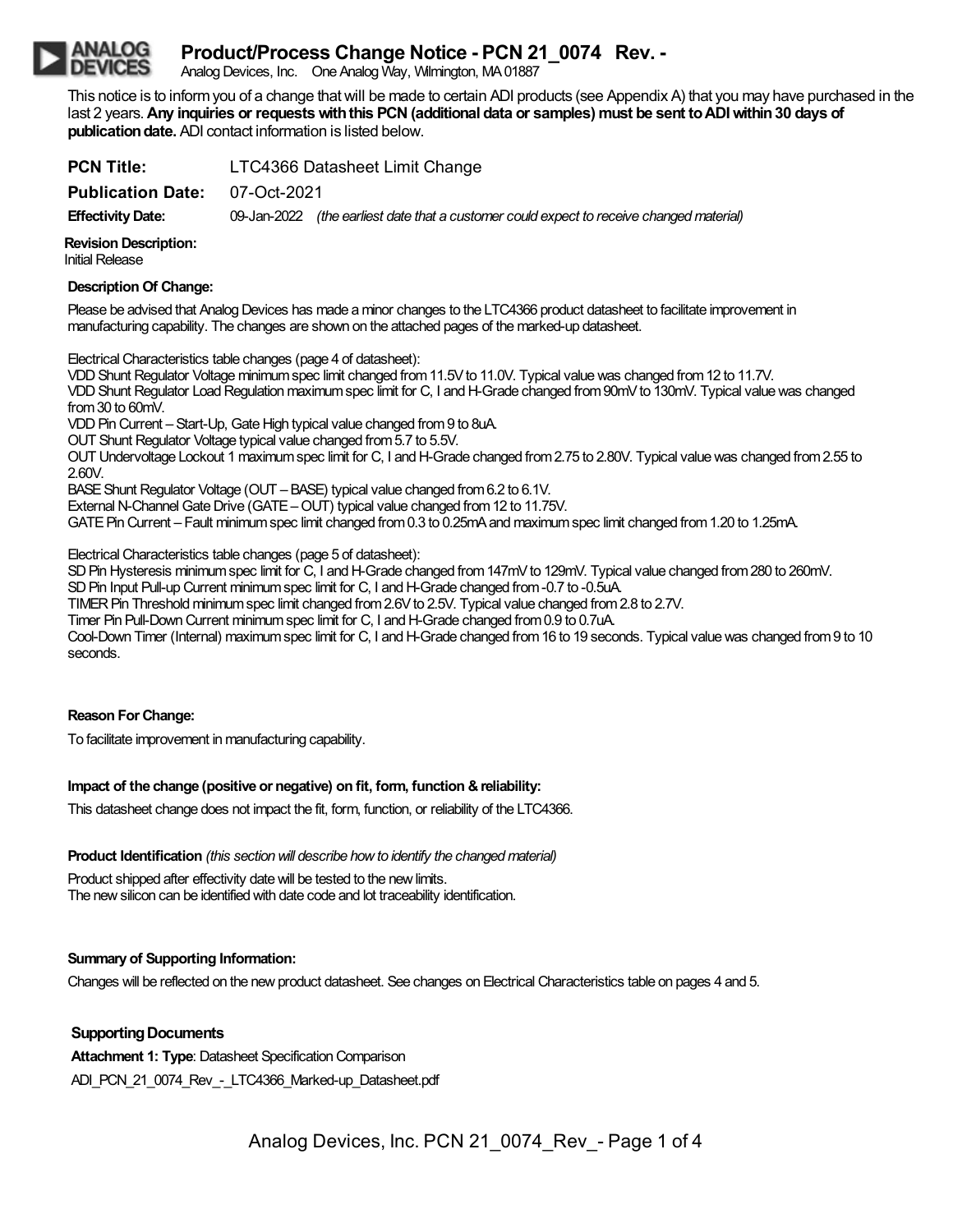| For questions on this PCN, please send an email to the regional contacts below or contact your local ADI sales representatives. |                       |                      |                    |  |  |
|---------------------------------------------------------------------------------------------------------------------------------|-----------------------|----------------------|--------------------|--|--|
| Americas:                                                                                                                       | Europe:               | Japan:               | Rest of Asia:      |  |  |
| PCN Americas@analog.com                                                                                                         | PCN_Europe@analog.com | PCN Japan@analog.com | PCN ROA@analog.com |  |  |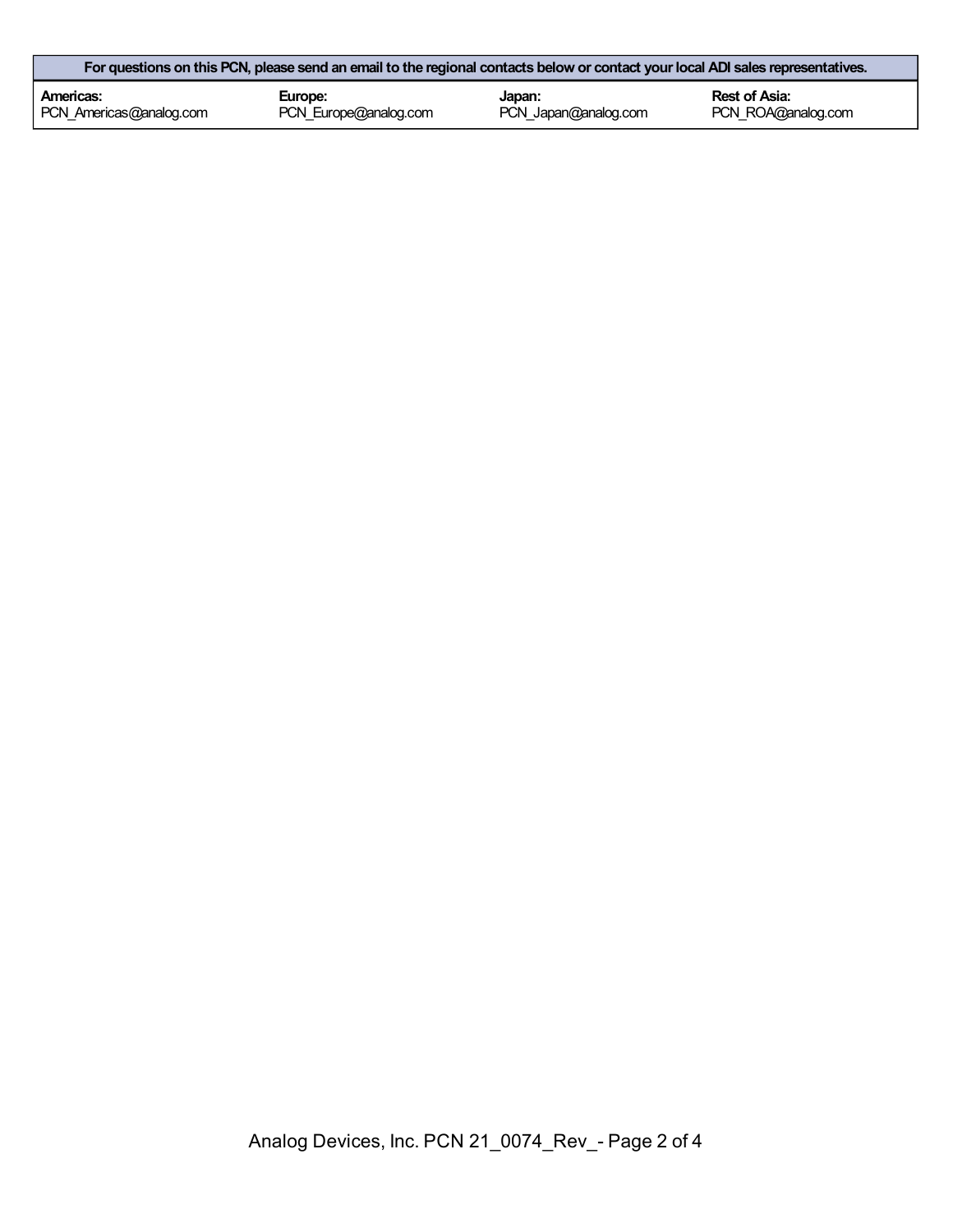| <b>Appendix A - Affected ADI Models</b>                           |                                |                                 |                                 |                                |  |  |
|-------------------------------------------------------------------|--------------------------------|---------------------------------|---------------------------------|--------------------------------|--|--|
| Added Parts On This Revision - Product Family / Model Number (48) |                                |                                 |                                 |                                |  |  |
| LTC4366/LTC4366CDDB-1#PBF                                         | LTC4366 / LTC4366CDDB-1#TRMPBF | LTC4366 / LTC4366CDDB-1#TRPBF   | LTC4366 / LTC4366CDDB-2#PBF     | LTC4366 / LTC4366CDDB-2#TRMPBF |  |  |
| LTC4366/LTC4366CDDB-2#TRPBF                                       | LTC4366 / LTC4366CTS8-1#PBF    | LTC4366/LTC4366CTS8-1#TRMPBF    | LTC4366 / LTC4366CTS8-1#TRPBF   | LTC4366 / LTC4366CTS8-2#PBF    |  |  |
| LTC4366/LTC4366CTS8-2#TRMPBF                                      | LTC4366/LTC4366CTS8-2#TRPBF    | LTC4366/LTC4366HDDB-1#PBF       | LTC4366 / LTC4366HDDB-1#TRMPBF  | LTC4366/LTC4366HDDB-1#TRPBF    |  |  |
| LTC4366/LTC4366HDDB-2#PBF                                         | LTC4366/LTC4366HDDB-2#TRMPBF   | LTC4366/LTC4366HDDB-2#TRPBF     | LTC4366/LTC4366HTS8-1#PBF       | LTC4366/LTC4366HTS8-1#TRMPBF   |  |  |
| LTC4366/LTC4366HTS8-1#TRPBF                                       | LTC4366/LTC4366HTS8-2#PBF      | LTC4366/LTC4366HTS8-2#TRMPBF    | LTC4366/LTC4366HTS8-2#TRPBF     | LTC4366/LTC4366IDDB-1#PBF      |  |  |
| LTC4366/LTC4366IDDB-1#TRMPBF                                      | LTC4366/LTC4366IDDB-1#TRPBF    | LTC4366/LTC4366IDDB-2#PBF       | LTC4366/LTC4366IDDB-2#TRMPBF    | LTC4366/LTC4366IDDB-2#TRPBF    |  |  |
| LTC4366 / LTC4366 TS8-1#PBF                                       | LTC4366 / LTC4366ITS8-1#TRMPBF | LTC4366 / LTC4366 TS8-1#TRPBF   | LTC4366 / LTC4366 TS8-2#PBF     | LTC4366/LTC4366ITS8-2#TRMPBF   |  |  |
| LTC4366/LTC4366ITS8-2#TRPBF                                       | LTC4366 / LTC4366MPDDB-1#PBF   | LTC4366 / LTC4366MPDDB-1#TRMPBF | LTC4366 / LTC4366MPDDB-1#TRPBF  | LTC4366/LTC4366MPDDB-2#PBF     |  |  |
| LTC4366/LTC4366MPDDB-2#TRMPBF                                     | LTC4366 / LTC4366MPDDB-2#TRPBF | LTC4366/LTC4366MPTS8-1#PBF      | LTC4366 / LTC4366MPTS8-1#TRMPBF | LTC4366 / LTC4366MPTS8-1#TRPBF |  |  |
| LTC4366/LTC4366MPTS8-2#PBF                                        | LTC4366/LTC4366MPTS8-2#TRMPBF  | LTC4366/LTC4366MPTS8-2#TRPBF    |                                 |                                |  |  |